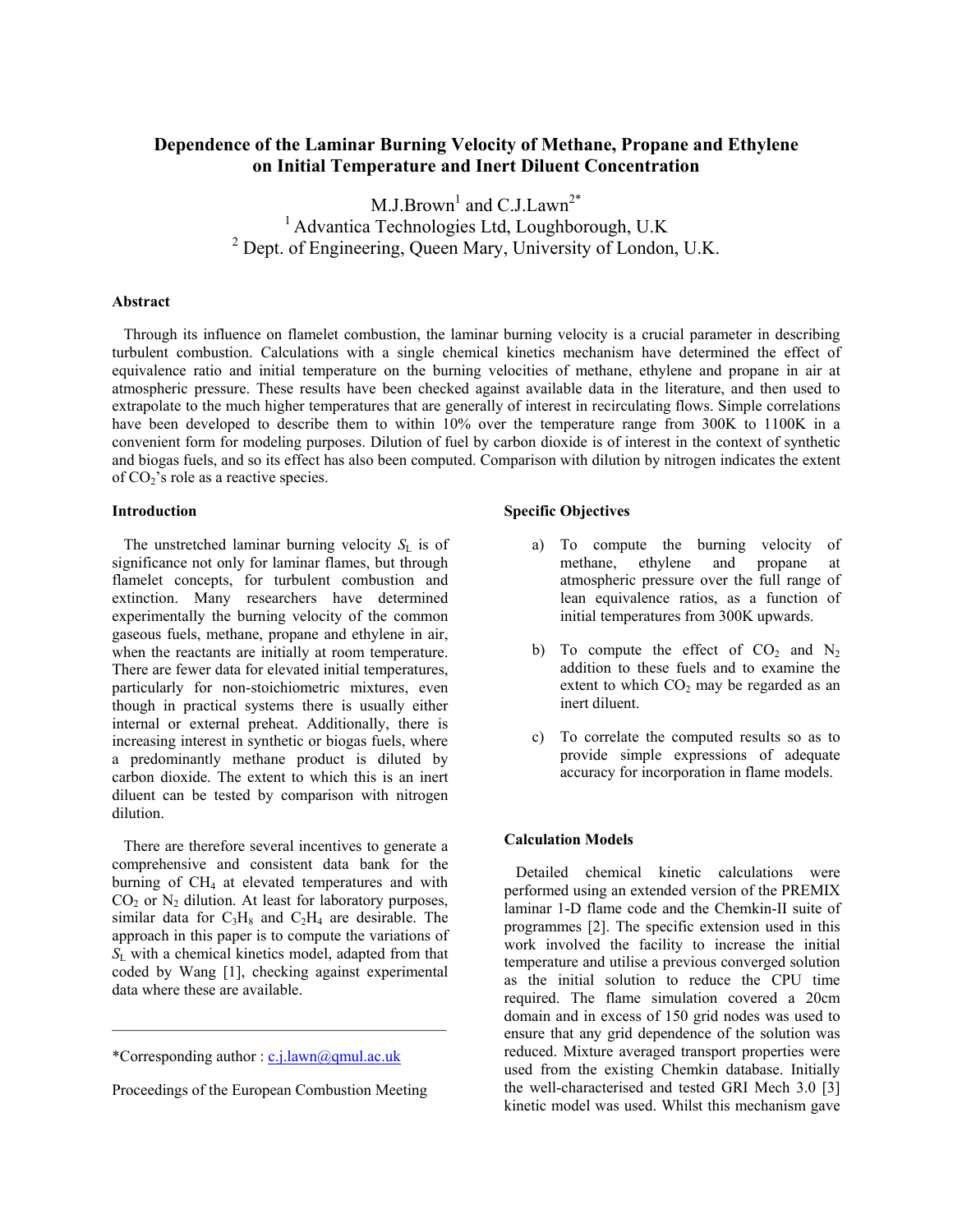an excellent simulation for methane there were significant deviations for both propane and ethylene. GRI Mech 3.0 overpredicts the burning velocity for these fuels.

Recently a mechanism has been published, by Wang and co-workers, that builds upon GRI Mech 3.0 but extends it with specific focus on C3 chemistry [4] This mechanism was adapted for use in this study by removing C4 chemistry to reduce the overall size of the model to 323 reactions and 46 species. Transport and thermodynamic data were obtained from web download of the Wang model [1].

A key aspect of this paper is the modelling of burning velocity at elevated temperature. As expected, burning velocity increases with increasing temperature but the simulation results tend towards those for a plug flow reactor (PFR). This shows that transport properties and thermal diffusion become less important as the temperature increases. Indeed, the reaction front moves closer to the boundary as the temperature increases and this has a significant effect on the production of a stable converged solution and the time taken to reach this solution. For this reason it is appropriate to place an upper temperature limit on the results.

## **Results for Pure Fuels**

To establish confidence in the validity of the calculations, they were first compared with experimental data for the pure fuels at an initial temperature of 300K. While many data sets are available in the literature, those of two schools were chosen because they both cover more than one fuel and hence have an internal consistency. Taylor [5] used spherical bomb apparatus at a British Gas research laboratory (now at the University of Leeds), while Vagelopoulos and Egolfopoulos at the University of Southern California have made measurements in impinging jet flames [6]. As seen in Figs 1-3, the two sets are generally in good agreement. For  $C_2H_4$  these are supplemented by an earlier study by Egolfopoulos et al. [7] on counterflowing jets, from which results down to  $\phi = 0.5$  have recently been quoted by Hirasawa et al. [8]. This last investigation confirms the earlier data for  $\phi > 0.7$ , where they also agree with Taylor [5], but they are lower than his for the leaner mixtures (Fig. 2).

In Fig. 1 for CH<sub>4</sub> the experimental data of Sharma et al [9] acquired in a spherical bomb are also plotted. They measured slightly lower burning velocity under

#### **Fig. 1: Methane/AirMixtures:Dependence onEquivalence Ratio for 300K**



stoichiometric conditions than the other two groups. Also shown are the calculated results of Mauss and Peters [10], who used C1 and C2 schemes to compute the dependence on equivalence ratio. Our own calculations with a C1 scheme were almost in precise agreement, but with the Wang scheme for C1, C2 and C3 (which proved much more satisfactory for  $C_2H_4$ and  $C_3H_8$ ),  $S_L$  at stoichiometric conditions was some 6% lower than the Mauss and Peters calculations with the C2 mechanism. The agreement in the three calculations at lean equivalence ratios is almost perfect, but as seen in Fig. 1, all three predictions are higher than the measured *S*<sub>L</sub> of Taylor [5] at  $\phi = 0.6$ . This may be due to difficulties in the experiments close to lean extinction. No stable laminar CH4 flames without preheat, pilot flame or recirculation have been reported for  $\phi \le 0.5$ , but in the numerical calculations, extinction does not occur until  $\phi = 0.4$ .

**Fig. 2:Ethylene/Air Mixtures: Dependence onEquivalence Ratio for 300K**



The experimental data for  $C_2H_4$  (Fig. 2) are wellpredicted down to  $\phi = 0.5$ . However, the data for  $C_3H_8$  (Fig. 3) suggest somewhat faster burning than the predictions down to the leanest  $\phi$  at which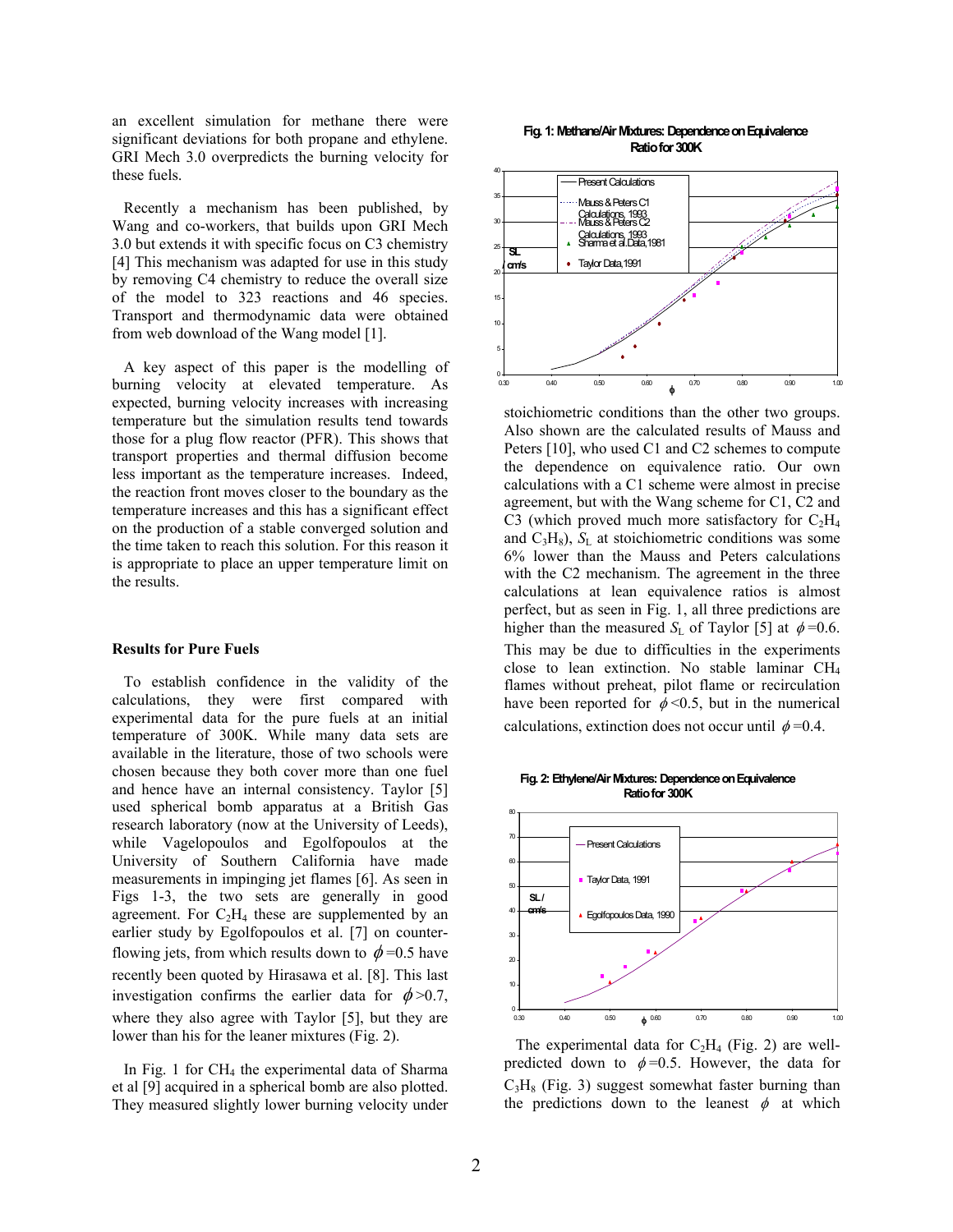measurements were made (0.6). Results were also generated for those fuels with initial temperatures up to 1100K.



**Fig. 3: Propane/Air Mixtures : Dependence on Equivalence Ratio for300K**

be regarded as very satisfactory, but corroboration of behaviour close to lean extinction is lacking. Overall, the performance of the present calculation scheme over the range of the data for  $T_i=300K$  must

with one of the few data sets available, that of Sharma et al.  $[9]$  for CH<sub>4</sub>. The predicted increase in Confidence is enhanced, however, when the dependence on the initial temperature is compared burning velocity with temperature is shown in Fig. 4 up to 1300K, even though there are substantial uncertainties in the calculations at the higher temperatures, as already discussed. Sharma et al. chose to correlate their data for  $T_i$  up to 600 K in the form

$$
S_L = C(\phi) \left(\frac{T_i}{300}\right)^{n(\phi)}.
$$

as a Function of Initial Temperature **Fig. 4: Predicted Burning Velocity of Methane/Air Mixtures**



This simple form was sometimes inadequate to describe our calculations beyond  $T=1100$  K at  $\phi$ near unity, so the correlations have been limited to the range  $300K < T<sub>i</sub> < 1100K$ , within which they represent the calculated results to within 10%, with much smaller discrepancies arising at the lower equivalence ratios. This form of correlation was adopted here, in spite of the loss of accuracy, because of its simplicity. For a representation of the predictions to within 2% in the limited range  $300K < T<sub>i</sub> < 600K$ , another set of coefficients for the same equation was produced.



 Comparison with the experimental data of Sharma et al. [9] for the exponent  $n(\phi)$  is made in Fig. 5, where the predictions are seen to have similar dependence on equivalence ratio. Using the correlation for the restricted temperature range (corresponding to the experiments but not shown on Fig. 5),  $n(\phi)$  is only 6% greater than the experimental data for  $0.8 < \phi < 1.0$ . Fig. 5 also shows that the predicted temperature exponents for  $C_2H_4$  and  $C_3H_8$ are similar in level and have similar dependence on equivalence ratio to that of CH4.

Quartic and cubic polynomial curve fits were then made to  $C(\phi)$  and  $n(\frac{1}{\phi})$ , respectively. The results for the range  $300K < T<sub>i</sub> < 1100K$  are given in Table 1, and those for  $300K < T<sub>i</sub> < 600K$ , in Table 2.

## **Results for Diluted Fuels**

Computations have also been made for the effect of dilution of all three fuels by  $CO<sub>2</sub>$ , and for methane by  $N<sub>2</sub>$ . Normalising by the undiluted predictions, the results for methane with  $T_i=300K$  are shown in Fig. 6 where they are compared with the experimental data of Clarke et al. [11]. These researchers carried out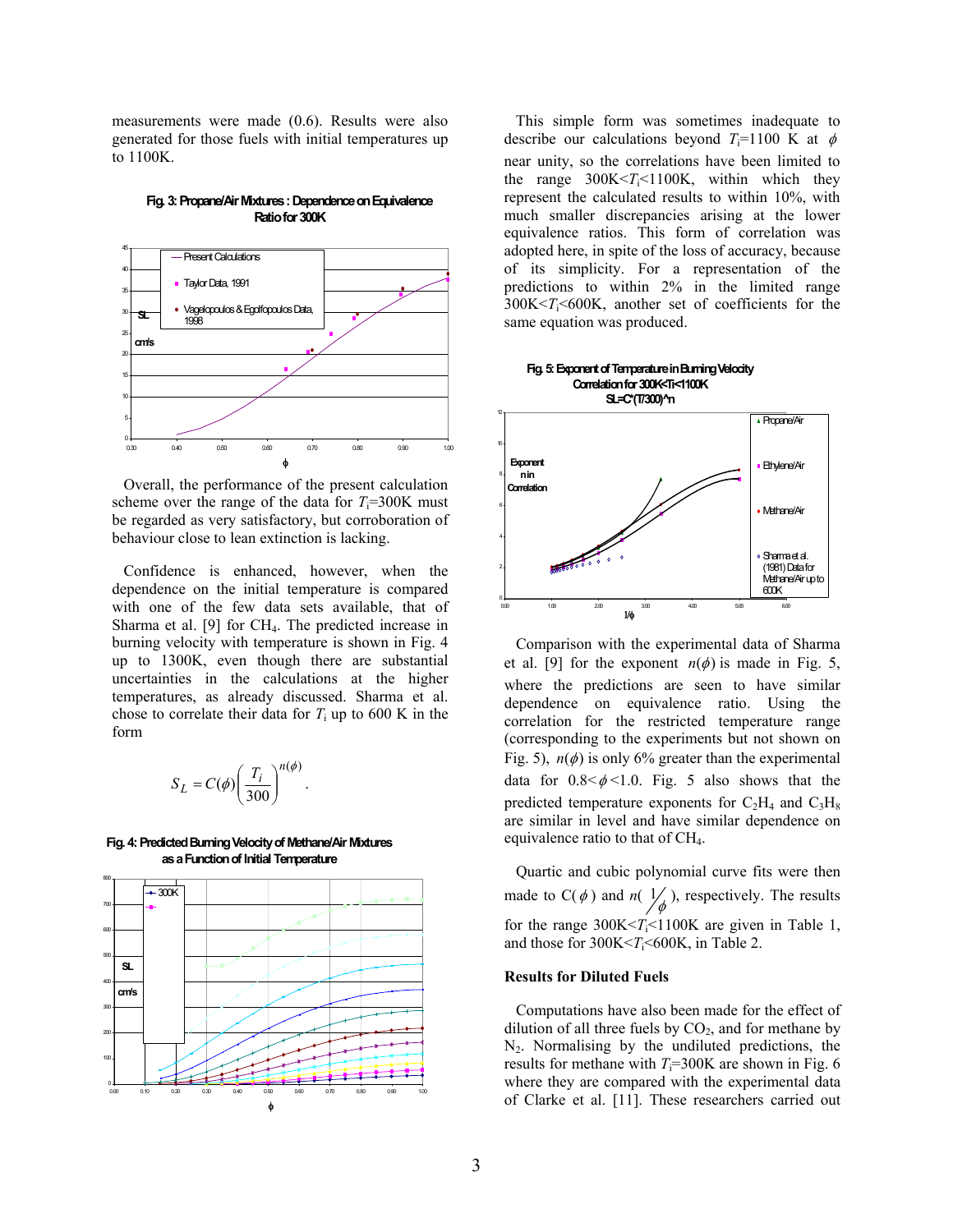



free-fall experiments on the combustion of natural gas in a spherical bomb. Up to 60% dilution, the predictions of the reduction in burning velocity are again within 10% of the data for both  $CO<sub>2</sub>$  and  $N<sub>2</sub>$ .

inert, a parameter that correlated the effect on the As expected, the dilution effect of  $CO<sub>2</sub>$  and  $N<sub>2</sub>$  is not the same on a molar basis. If the diluent were adiabatic flame temperature might also correlate the

experiments on the combustion of natural effect on the burning velocity, even though other thermo-physical properties apart from the heat capacity come into play in its determination. To a first approximation, it can be shown that such a parameter is

$$
K \equiv 1 + \frac{Y_d}{Y_f} \frac{Y_{st0}}{(1 - Y_{st0})} \phi \frac{C_{pd}}{C_{pa}} = \frac{T_{ad0} - T_i}{T_{ad} - T_i}
$$

where  $Y_f$  and  $Y_d$  are the mass fractions of fuel and



**Fig. 7: Predicted Effect of Dilution by CO 2 or N2 on the Burning Velocity of Methane, Ethylene an d Prop ane in Air at Ti=300K**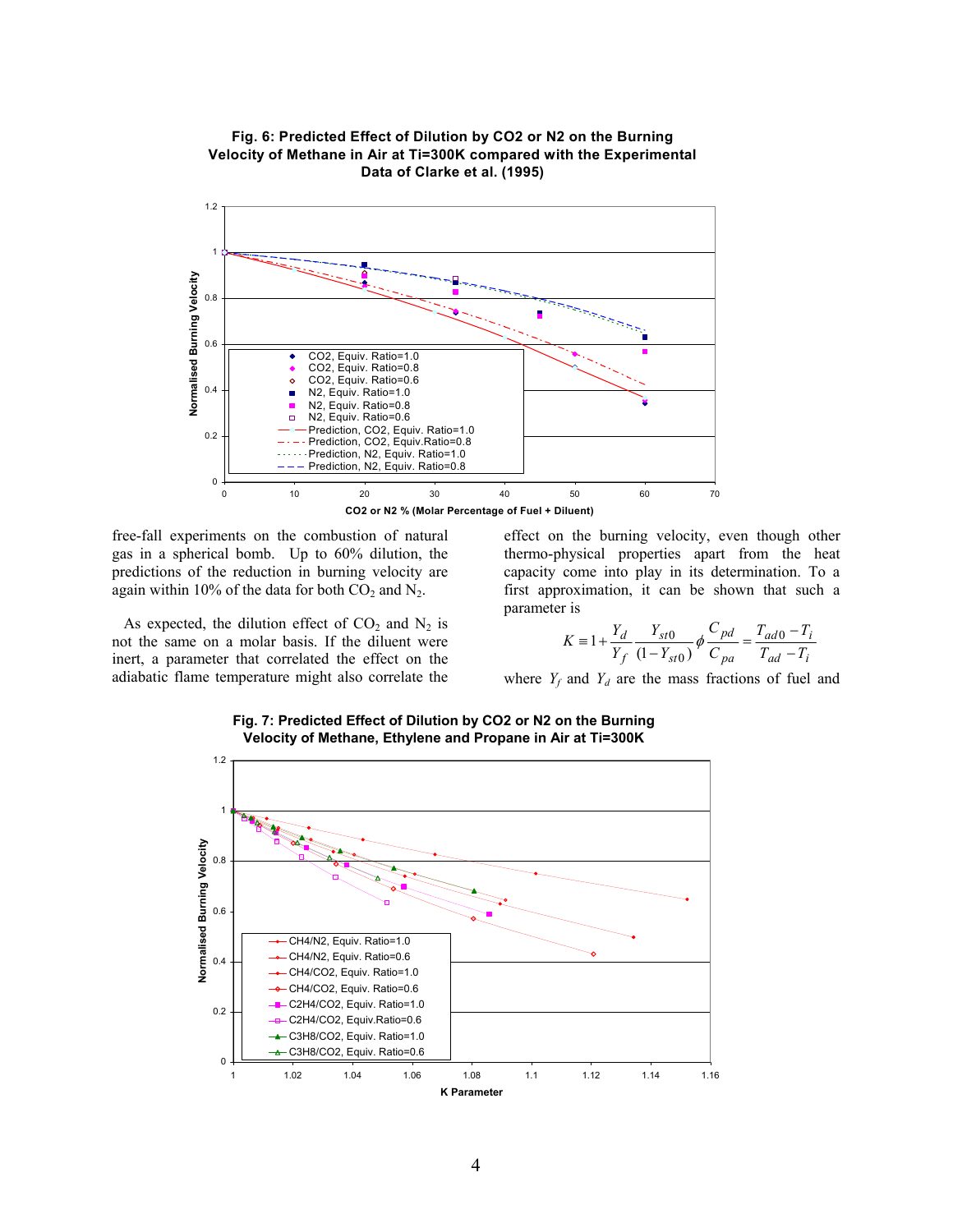diluent in the mixture,  $Y_{\text{st0}}$  is the stoichiometric mass fraction in the absence of diluent, and  $C_{pa}$  and  $C_{pd}$  are the specific heat capacities of air and diluent. The predicted effect on the non-dimensional temperature rise (where  $T_{ad0}$  is the adiabatic temperature in the absence of diluent) generated in the course of the burning velocity calculations was compared with the dilution parameter and found to be a good approximation for methane and propane under the leaner conditions for which *Tad0* was below about 1700K: however, it was only indicative of the calculated effects for stoichiometric conditions, and for ethylene over the full range of equivalence ratios.

temperature increased, even though its effect on the adiabatic temperature ratio remained almost constant. With the above observations, it is perhaps not surprising that the parameter is only partially successful in correlating the results for burning velocity (Fig. 7). The equivalence ratio remains a parameter of independent importance, as does the nature of the diluent, but the fuel dependence is almost eliminated. The reduction in burning velocity with  $N_2$  dilution is less than with  $CO_2$  for the same value of K. Clearly  $CO<sub>2</sub>$  is not operating as an inert diluent with the high adiabatic temperatures (up to 2200K) at stoichiometric conditions. For a given equivalence ratio, its effect on the burning velocity was found to be greatly diminished as the initial

## **Conclusion**

experimental data has confirmed the general validity of the calculations, but their accuracy cannot be Simple correlations have been developed to describe the results of these calculations to within 10% over the initial temperature range from 300K to 1100K, or alternatively, to within 2% over the limited range from 300K to 600K. Comparison with rigorously assessed.

# **Acknowledgement**

 Dr D.B.Smith of the University of Leeds provided useful input in the formulation of this study.

## **References**

) [\[1\] Wang,H. University of Delaware. \(2](http://ignis.me.udel.edu/model_release.html)002 http://ignis.me.udel.edu/model\_release.html#top

Laminar One-Dimensional Flames, Sandia Report SAND85-82401(1985). [2] Kee, R.J., Grear, J.F., Smooke, M.D. and Miller, J.A., A Fortran Program for Modeling Steady

Mech 3.0 http://www.me.berkeley.edu/gri\_mech/ [3] G.P. Smith, D.M. Golden, M. Frenklach, N.W. Moriarty, B. Eiteneer, M. Goldenberg, C.T. Bowman, R.K. Hanson, S. Song, W.C. Gardiner, Jr., V.V. [Lissianski, and Z. Qin. GRI](http://www.me.berkeley.edu/gri_mech/) 

C., Jr., Davis, S. G., and Wang, H. Proc. Combust. Inst., 28: 1663-1669 (2001). [4] Qin, Z., Lissianski, V., Yang, H., Gardiner, W.

[5] Taylor, S.C. PhD Thesis, University of Leeds (1991)

Symposium (International) on Combustion, 513 (1998). [6] Vagelopoulos, C.M. & Egolfopoulos, F.N.  $27<sup>th</sup>$ 

Symposium (International) on Combustion, pp471-478 (1990). [7] Egolfopoulos, F.N., Zh, D.L. and Law, C.K.  $23^{rd}$ 

Wang, H. and Law, C.K. Proc. Combust. Inst., 29:1427-1434 (2002). [8] Hirasawa, T., Sung, C.J., Joshi, A., Yang, Z.,

 $18<sup>th</sup>$  Symp. (International) on Combustion, 493 (1981). [9] Sharma, S.P., Agrawal, D.D. and Gupta, C.P.,

[10] Mauss, F. and Peters, N. Lecture Notes in Physics, Springer-Verlag 59 (1993).

[11] Clarke, A., Stone, R. and Beckwith, P. J. Inst. Energy 68: 130 (1995).